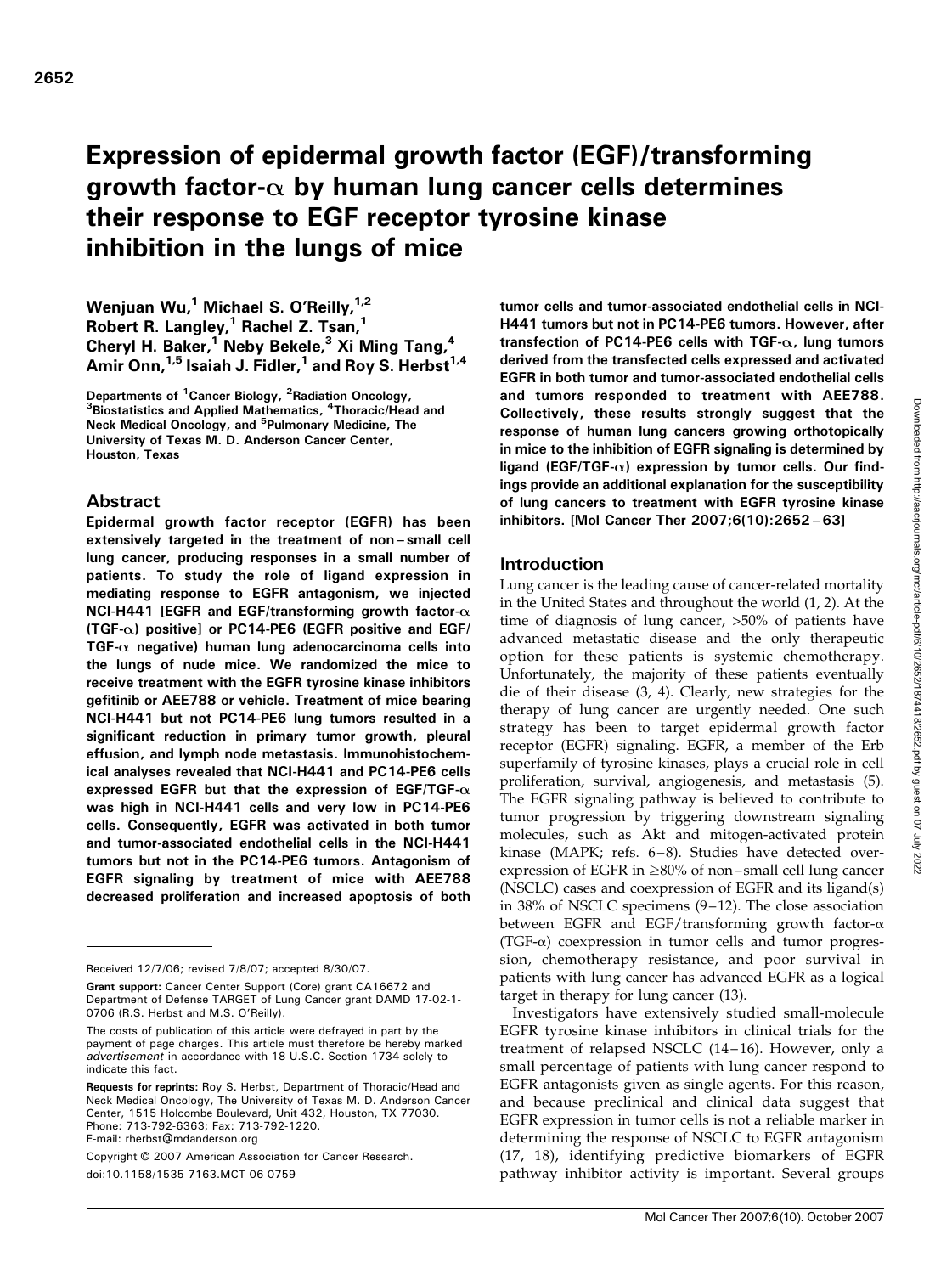have reported the association of specific mutations in the tyrosine kinase domain of EGFR (19-22) or a high EGFR gene copy number (23, 24) with sensitivity to tyrosine kinase inhibitors. Because these mutations also occur, albeit at a low frequency, in patients who do not have a response to EGFR inhibitors, the sensitivity of NSCLC to this therapy may be caused by additional mechanisms (25, 26).

Angiogenesis plays an important role in tumor growth and metastasis (27), and microvessel density in tumors is an independent prognostic marker in patients with NSCLC (28). Growth factors secreted by tumor and tumor-associated cells, including vascular endothelial growth factor (VEGF), basic fibroblast growth factor, and EGF/TGF- $\alpha$ , play key roles in angiogenesis. EGF/ TGF- $\alpha$  contributes to tumor angiogenesis (5) and the binding of EGF/TGF- $\alpha$  to EGFR stimulates the expression of VEGF in tumor cells (8, 29). The inhibition of EGFR signaling can indirectly inhibit angiogenesis by decreased production of VEGF by tumor cells and can in some cases directly target angiogenesis by inducing apoptosis of endothelial cells that express and activate EGFR  $(30-32)$ .

We hypothesized that expression of EGF/TGF- $\alpha$  in tumor cells is important for the activation of EGFR in tumor cells in an autocrine manner and for its expression and activation in tumor-associated endothelial cells in a paracrine manner. Thus, blockade of EGFR signaling could then have potent antivascular and antitumor effects if its ligand is expressed. To test this hypothesis, we studied two human lung adenocarcinoma cell lines, whose growth patterns after injection in the lung have been well characterized in our laboratory (33, 34), which both express EGFR but differ in their production of EGF/TGF- $\alpha$ . Specifically, we evaluated the association between expression of EGF/TGF- $\alpha$  in human NSCLC cells that express EGFR growing orthotopically in nude mice and the response to the therapeutic antagonism of EGFR signaling with the small molecules gefitinib or AEE788.

## Materials and Methods

#### Cell Culture

NCI-H441 human lung adenocarcinoma cells (American Type Culture Collection) were cultured in RPMI 1640 with 10% fetal bovine serum, sodium pyruvate, nonessential amino acids, L-glutamine, 2-fold vitamin solution, and penicillin-streptomycin (Flow Laboratories). PC14- PE6 lung adenocarcinoma cells (35), a variant of the PC14 human lung adenocarcinoma cell line, were provided by Nagahiro Saijo (National Cancer Research Institute, Tokyo, Japan) and maintained in MEM supplemented with 10% fetal bovine serum, sodium pyruvate, nonessential amino acids, L-glutamine, 2-fold vitamin solution, and penicillin-streptomycin. A mouse lung endothelial cell (MLEC) line was established (36) from transgenic  $H$ -2K<sup>b</sup>-tsA58 mice (CBA/ca  $\times$  C57BL/10 hybrid; Charles River Laboratories). MLECs were maintained in DMEM

with 10% fetal bovine serum, sodium pyruvate, nonessential amino acids, L-glutamine, vitamin solution, and penicillin-streptomycin. Cells were incubated in a mixture of  $5\%$  CO<sub>2</sub> and  $95\%$  air at  $37^{\circ}$ C in an incubator free of Mycoplasma and pathogenic murine viruses (assayed by Microbiological Associates).

#### Orthotopic LungTumor Models

Male athymic nude mice, 6 to 8 weeks old (obtained from the Animal Production Area of the National Cancer Institute at Frederick Cancer Research and Development Center, Frederick, MD), were anesthetized using sodium pentobarbital (50mg/kg body weight) and placed in the right lateral decubitus position. Logarithmically growing NCI-H441 or PC14-PE6 single-cell suspensions containing  $2.5 \times 10^5$  or  $5 \times 10^5$  cells with  $\geq 90\%$  viability in 50 µL PBS containing 50 µg of growth factor-reduced Matrigel (BD Biosciences) were injected into the left lateral thorax of the mice at the lateral dorsal axillary line. After the tumor cell injection, the mice were turned to the left lateral decubitus position and observed for 45 to 60 min until they recovered fully. Mice were housed and maintained under specific pathogen-free conditions in accordance with the guidelines of the American Association for Laboratory Animal Care and experiments met all of the current regulations and standards of the U.S. Department of Agriculture, the U.S. Department of Health and Human Services, and the NIH.

#### Treatment of Orthotopic Human Lung Tumors

Gefitinib (AstraZeneca Pharmaceuticals) was dissolved in vehicle containing 1% Tween 80. AEE788 (Novartis Pharmaceuticals) was dissolved in vehicle containing 90% polyethylene glycol 300 and 10% 1-methyl-2-pyrrolidinone. Five days after the implantation of the NCI-H441 or PC14-PE6 tumor cells into their lungs, mice  $(8-10$  per group) were randomized to treatment with thrice weekly oral administration of 50mg/kg AEE788 (37) or vehicle control. In a similar but separate study, mice implanted with PC14-PE6 or NCI-H441 lung tumors were randomized to treatment  $(8-10$  per group) with once daily oral administration of 50mg/kg of gefitinib or vehicle control. All of the mice were killed and autopsied when control animals became moribund and primary lung tumor weight (total tumor-bearing lung weight minus the normal lung weight of 0.17 g), incidence and volume of pleural effusion, and the presence of metastasis were evaluated.

## Reverse Transcription-PCR Analysis

Total RNA was isolated using the Trizol reagent kit (Life Technologies) following the manufacturer's protocol. cDNA generated by reverse transcription of the extracted RNA was amplified using PCR. Following an initial incubation at  $94^{\circ}$ C, each cycle consisted of incubation for 30 s at  $94^{\circ}$ C, 30 s at  $56^{\circ}$ C, and 1 min at  $72^{\circ}$ C. After the final cycle, the samples were incubated for a further 7 min at  $72^{\circ}$ C and then kept at  $4^{\circ}$ C before analysis using agarose gel electrophoresis. The primer sequences were as follows: actin forward, 5'-GCACTCTTCCAGCCTTCCTTCCTG-3'; actin reverse, 5'-GGAGTACTTGCGCTCAGGAGGAGC-3';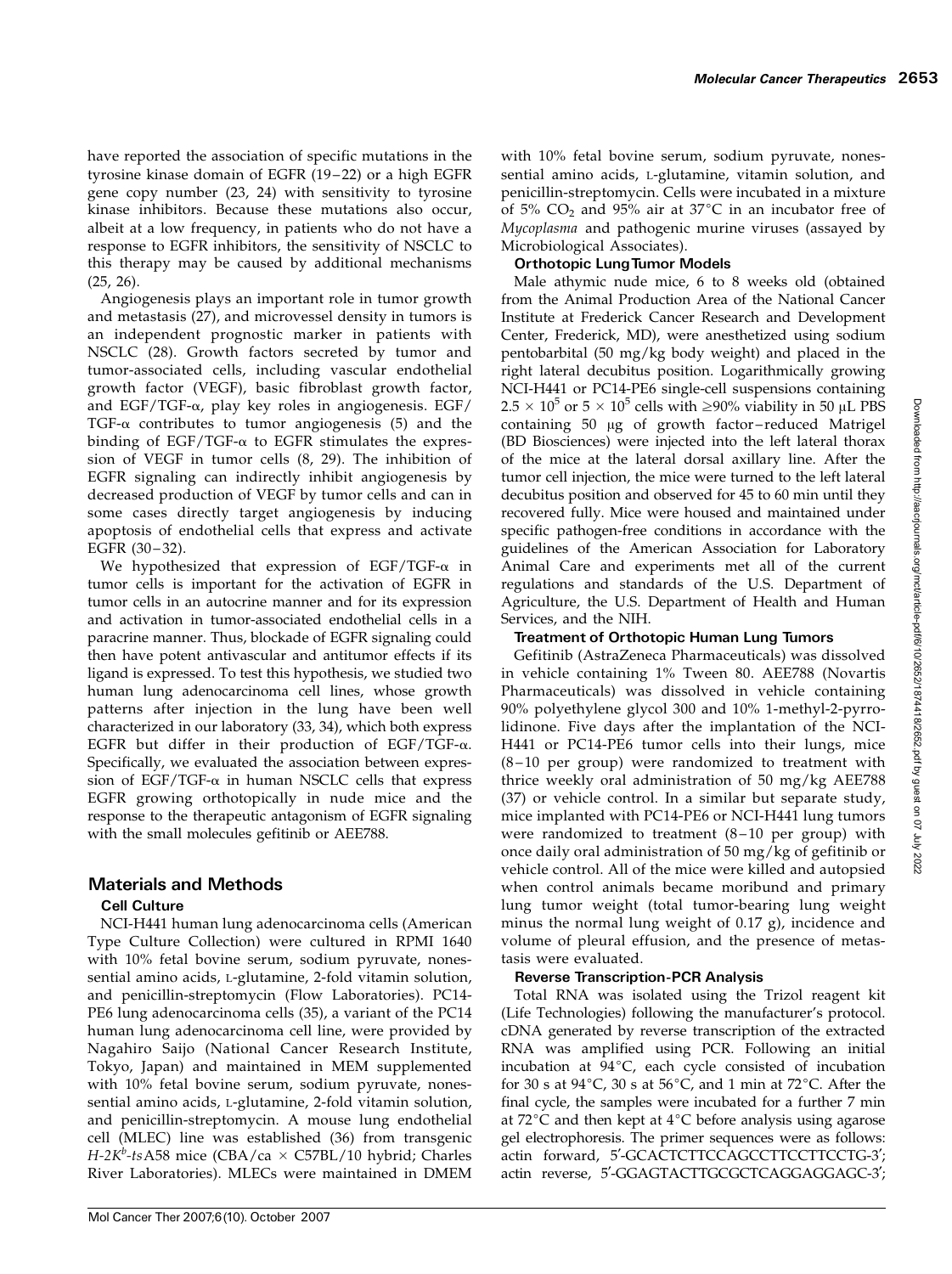EGF forward, 5'-AGCCAGCTCTGATCTAATCTGG-3'; EGF reverse, 5'-TTTTGCAAATATGTTCACAGCC-3'; TGF-α forward, 5'-GACGGAGTTCTTGACAGAGT-3'; TGF-α reverse, 5'-CTGGCTGTCCTTATCATCAC-3'.

#### EGFR Nucleotide Sequence Analysis

DNA was extracted from NCI-H441 or PC14-PE6 cells using a PicoPure DNA extraction kit (Arcturus). Exons 18 to 21 of EGFR were amplified, and PCR fragments were sequenced and analyzed (20). All of the sequences were confirmed using two independent PCR amplifications. The primer sequences were as follows: exon 19 forward, 5'-CAGATCACTGGGCAGCATGTGGCACC-3'; exon 19 reverse, 5'-GGCAGCTGCTCTGCTCTAGACCCTGCT-3'; exon 20 forward, 5'-TCCTTCTGGCCACCATGCG-3'; exon 20 reverse, 5'-CCTCACATGCGGTCTGCGCT-3'; exon 21 forward, 5'-GACGTGGAGAGGCTCAGAGC-3'; and exon 21 reverse, 5'-CACATGCAGGGGAGGATGCT-3'.

#### EGFR Gene Copy Number Analysis

Glass slides with NCI-H441, PC14-PE6, PC14-PE6/TGF- $\alpha$ , and PC14-PE6/Neo in monolayers were fixed with 10% formalin and washed with  $2 \times SSC$  buffer (pH 7.0). The gene copy number per cell was determined using fluorescence in situ hybridization with the Vysis LSI EGFR Spectrum Orange/CEP7 Spectrum Green probe (Abbott Laboratories) according to the published protocol. After incubation in  $2 \times SSC$  at  $75^{\circ}C$  for 15 to 25 min, slides were digested with proteinase K [0.25 mg/mL in  $2 \times SSC$ (pH 7.0)] at  $37^{\circ}$ C for 15 to 25 min, rinsed in 2 $\times$  SSC at room temperature for 5 min, and dehydrated using ethanol at increasing concentrations (70%, 85%, and 100%). The EGFR/CEP7 probe set was used following the manufacturer's instructions and the hybridization area was covered with a glass coverslip and sealed with rubber cement. The slides were incubated at  $80^{\circ}$ C for 8 to 10 min for codenaturation of chromosomal and probe DNA and then placed in a humidified chamber at  $37^{\circ}C$  for 20 h to allow hybridization to occur. Posthybridization washes were done in 1.5 mol/L urea and  $0.1 \times$  SSC (pH 7.0–7.5) at 45°C for 30 min and in  $2 \times$  SSC for 2 min at room temperature. After the samples were dehydrated in ethanol as described above,  $4^{\prime}$ ,6'-diamidino-2-phenylindole (0.15 mg/mL in Vectashield mounting medium; Vector Laboratories) was applied for chromatin counterstaining. The slides were examined under a florescence microscope that was equipped with a set of appropriate filters. Signals were scored in at least 200 nonoverlapping intact nuclei. Specimens were considered to be amplified for EGFR when >10% of the cells exhibited either an EGFR to CEP7 ratio of >2 or innumerable tight clusters of signals of the locus probe.

#### Transfection of the  $TGF-\alpha$  Gene into PC14-PE6 Cells

Plasmids containing a 925-bp cDNA EcoRI fragment coding the full precursor peptide were transfected into PC14-PE6 cells as described previously (38). PC14-PE6 cells plated at a density of  $4 \times 10^5$  per well in six-well plates were transfected and incubated for 16 h with the TGF-a gene using the FuGENE 6 reagent (Roche Molecular Systems) according to the manufacturer's instructions and then washed and fed with fresh DMEM. Selection of cells

for resistance to neomycin was initiated 48 h after transfection by adding  $800 \mu g/mL$  G418 (Life Technologies) to DMEM, which was replaced every 3 days. Three weeks later, single G418-resistant colonies were transferred to individual wells of 48-well plates. The expression of TGF- $\alpha$ in individual clones was determined using an ELISA.

#### TGF- $\alpha$  Measurement *In vitro*

Conditioned media was collected from  $TGF- $\alpha$ –trans$ fected cells grown in medium supplemented with 5% fetal bovine serum for 24 h. The collected media were assayed for the presence of TGF- $\alpha$  using a commercial ELISA kit (R&D System, Inc.) following the manufacturer's protocol.

#### Western Blotting

Cell lysis and Western blotting were described in detail previously (37). Briefly, total cellular proteins were resolved using 7.5% SDS-PAGE and probed with antibodies against human EGFR (Upstate); MAPK p42/44 (Zymed); human phosphorylated EGFR (Tyr<sup>845</sup>), phosphorylated MAPK p42/44, Akt, and phosphorylated Akt (Cell Signaling Technology); and  $\beta$ -actin (Sigma Chemical Co.). The protein bands were scanned using a densitometer, and the relative intensities were quantified using the ImageQuant software program (Molecular Dynamics).

#### Histologic and Immunohistochemical Analysis

Tumor tissue specimens were fixed with formalin, embedded in paraffin or frozen in OCT compound, and then sectioned and stained with H&E. Immunostaining for EGF, TGF-a, EGFR (Zymed), phosphorylated EGFR (Biosource International), VEGF receptor (VEGFR), phosphorylated VEGFR, phosphorylated Akt, phosphorylated MAPK (Cell Signaling Technology), Ki67 (DAKO), and/or CD31/ PECAM-1 (PharMingen) was done using methods and antibodies described previously (37, 39). Terminal deoxynucleotidyl transferase –mediated dUTP nick end labeling (TUNEL) was done using a commercial apoptosis detection kit (Promega) with modifications (34). Microvessel density was quantified in 10 random  $0.159$ -mm<sup>2</sup> fields at a magnification of  $\times 100$  for each tumor as described previously (34). Both Ki67- and TUNEL-positive endothelial cells were counted in 10 high-power fields at a magnification of  $\times 200$ , and the percentages of positive cells were calculated.

#### Statistical Analysis

The data were analyzed using the  $\chi^2$  test (for incidence only), Wilcoxon rank sum test, and two-tailed Student's t test ( $P < 0.05$  is defined as the  $P$  value for significance).

#### Results

#### EGF/TGF- $\alpha$  and EGFR Expression by NCI-H441 and PC14-PE6 Human Lung Adenocarcinoma Cells In vitro

We first examined the expression of EGFR and its ligands in cultured NCI-H441 and PC14-PE6 lung adenocarcinoma cells. Cultured NCI-H441 cells had high levels of EGF/ TGF- $\alpha$  expression and consequently had high expression and activation of EGFR. PC14-PE6 cells expressed EGFR but had low or undetectable levels of EGF/TGF- $\alpha$  and virtually no EGFR activation. There was no discernible difference in the level of total EGFR expression between the two cell lines (Fig. 1A).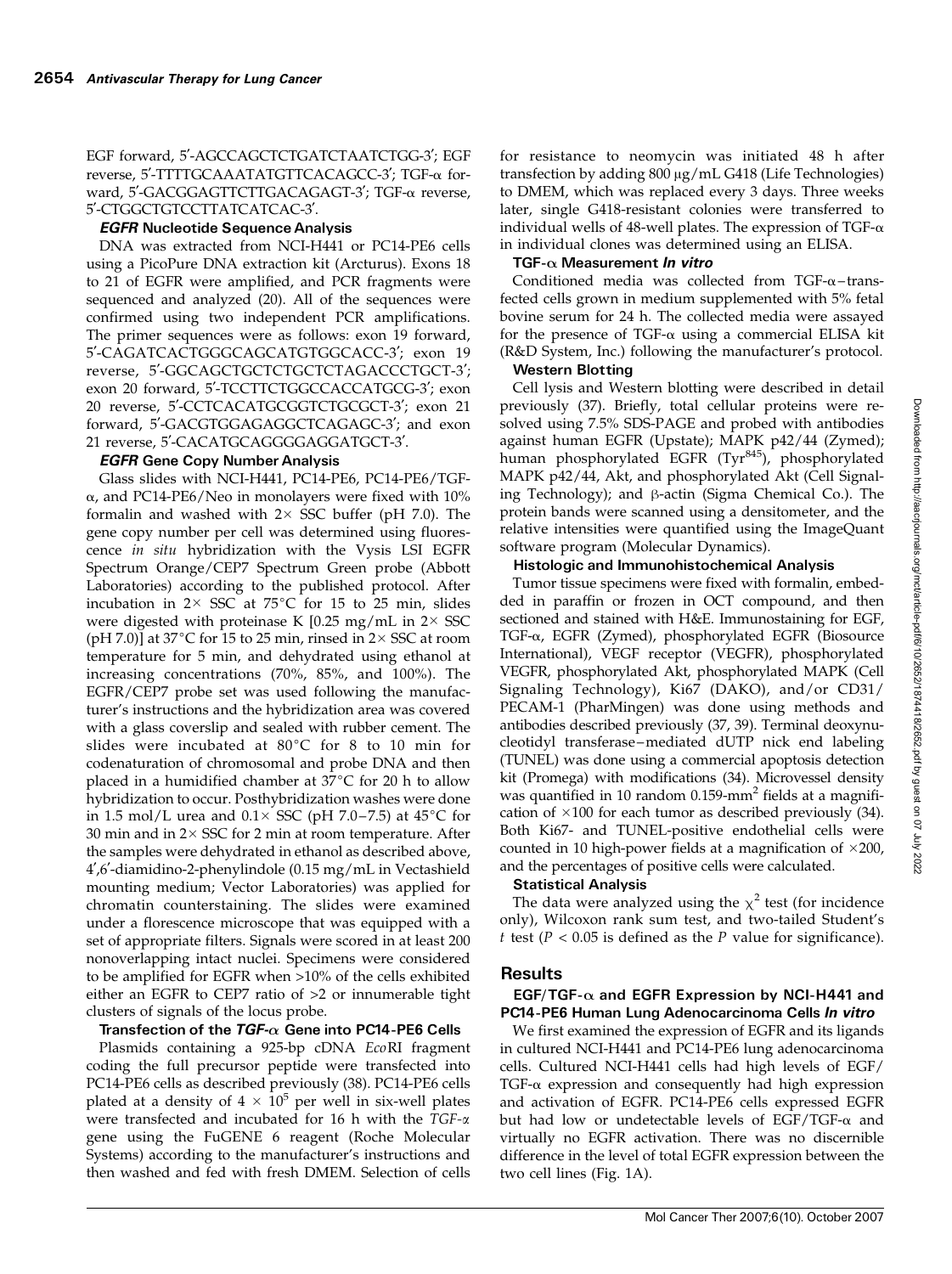To investigate the interaction between NSCLC cells and lung endothelial cells (MLECs), we examined the expression and activation of EGFR in MLECs cultured with NCI-H441 or PC14-PE6 lung adenocarcinoma cells using a Transwell coculture system (Costar). EGFR was activated in MLECs cocultured with NCI-H441 cells (which had high expression of EGF/TGF- $\alpha$ ) but not in PC14-PE6 cells (which had low expression of EGF/TGF- $\alpha$ ; Fig. 1B).



Figure 1. Expression and activation of EGFR in tumor cells, MLECs, and orthotopic NCI-H441 and PC14-PE6 lung tumors. A, expression of EGFR and its ligands in NCI-H441 (H441) or PC14-PE6 (PE6) cells in vitro. Expression of EGF and TGF-a was analyzed using reverse transcription PCR. EGFR and phosphorylated EGFR (pEGFR) expression levels were determined by Western blotting. B, Western blot analysis of EGFR and phosphorylated EGFR levels in MLECs cocultured with NCI-H441 or PC14-PE6 lung cancer cells compared with control (Con). C, representative immunohistochemical images of the expression (EGFR) and phosphorylation (pEGFR) of EGFR and its ligands (EGF and TGF-x) for tumor tissue sections for NCI-H441 or PC14-PE6 lung tumors and adjacent tumor-free lung tissue. For the dual immunofluorescence studies (bottom two rows), red fluorescence was used to identify endothelial cells (CD31) and green fluorescence was used to identify EGFR or phosphorylated EGFR. Yellow fluorescence indicates endothelial cell expression (EGFR/CD31) or activation (pEGFR/CD31) of EGFR.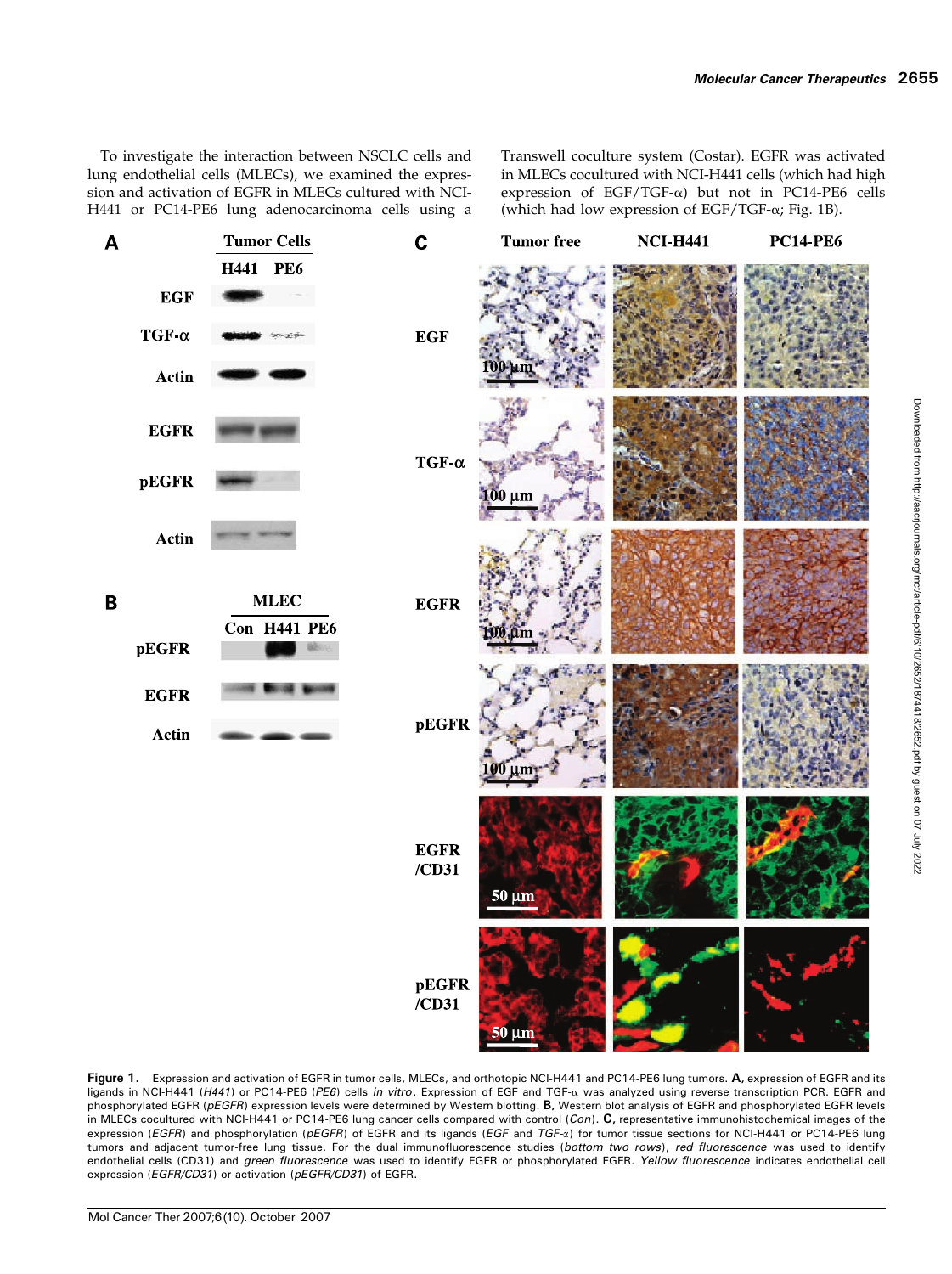| Group           |                                    | Lung tumor | Pleural effusion<br>(incidence)  | Metastasis to lymph<br>nodes (incidence) |            |
|-----------------|------------------------------------|------------|----------------------------------|------------------------------------------|------------|
|                 | Body weight (g),<br>median (range) | Incidence  | Weight $(g)$ ,<br>median (range) |                                          |            |
| <b>NCI-H441</b> |                                    |            |                                  |                                          |            |
| Vehicle         | 27.8 (21.1-33.6)                   | 20/20      | $0.4(0.1-0.9)$                   | 18/20                                    | 20/20      |
| <b>AEE788</b>   | 27.5 (23.3-32.7)                   | $13/20*$   | $0.03(0-0.1)$ <sup>+</sup>       | $0/20^{+}$                               | $1/20^{+}$ |
| PC14-PE6        |                                    |            |                                  |                                          |            |
| Vehicle         | 27.8 (23.3-34.5)                   | 16/16      | $0.2(0.02-0.5)$                  | 14/16                                    | 16/16      |
| <b>AEE788</b>   | 27.3 (24.1-34.5)                   | 16/16      | $0.2(0.01-0.7)$                  | 8/16                                     | 16/16      |

Table 1. Effects of systemic administration of AEE788 on NCI-H441 or PC14-PE6 human lung adenocarcinomas growing orthotopically in the lungs of nude mice

NOTE: NCI-H441 or PC14-PE6 cells  $(2.5 \times 10^5)$  were injected into the left lobe of the lung. Treatment with AEE788 (50 mg/kg orally thrice weekly) or vehicle control was initiated 5 d after tumor injection. All mice were killed and tumors were harvested 24 (NCI-H441) or 26 (PC14-PE6) days after tumor injection when mice in the control group became moribund. Lung tumor weight was determined by subtracting the normal lung weight  $(0.17 g)$  from the weight of the tumorcontaining lung.

 $*P < 0.05$ , compared with vehicle control according to the  $\chi^2$  test (for incidence) and Student's two-tailed t test.

 $tP < 0.001$ , compared with vehicle control according to the  $\chi^2$  test (for incidence) and Student's two-tailed t test.

#### EGFR and EGF/TGF- $\alpha$  Expression by NCI-H441 and PC14-PE6 Human Lung Adenocarcinomas Growing in the Lungs of Mice

We next characterized the patterns of growth and expression of EGFR and EGF/TGF- $\alpha$  after orthotopic injection of the human adenocarcinoma cell lines NCI-H441 and PC14-PE6 into the lungs of mice. Both cell lines established microscopic lung tumors within 5 days of tumor cell injection. Tumors progressed with similar incidence, durations of host survival, and incidence of



Figure 2. Effect of systemic administration of AEE788 on NCI-H441 or PC14-PE6 human lung adenocarcinomas growing orthotopically in the lungs of nude mice. NCI-H441 or PC14-PE6 cells (2.5  $\times$  10<sup>5</sup>) were injected into the left lobe of the lung. Treatment with AEE788 (50 mg/kg orally thrice weekly) or vehicle control was initiated 5 d after tumor injection. All mice were killed and autopsied 24 (NCI-H441) or 26 (PC14-PE6) days after tumor injection when mice in the control group became moribund and the lungs were removed. Representative gross lung specimens and H&E-stained histologic lung sections.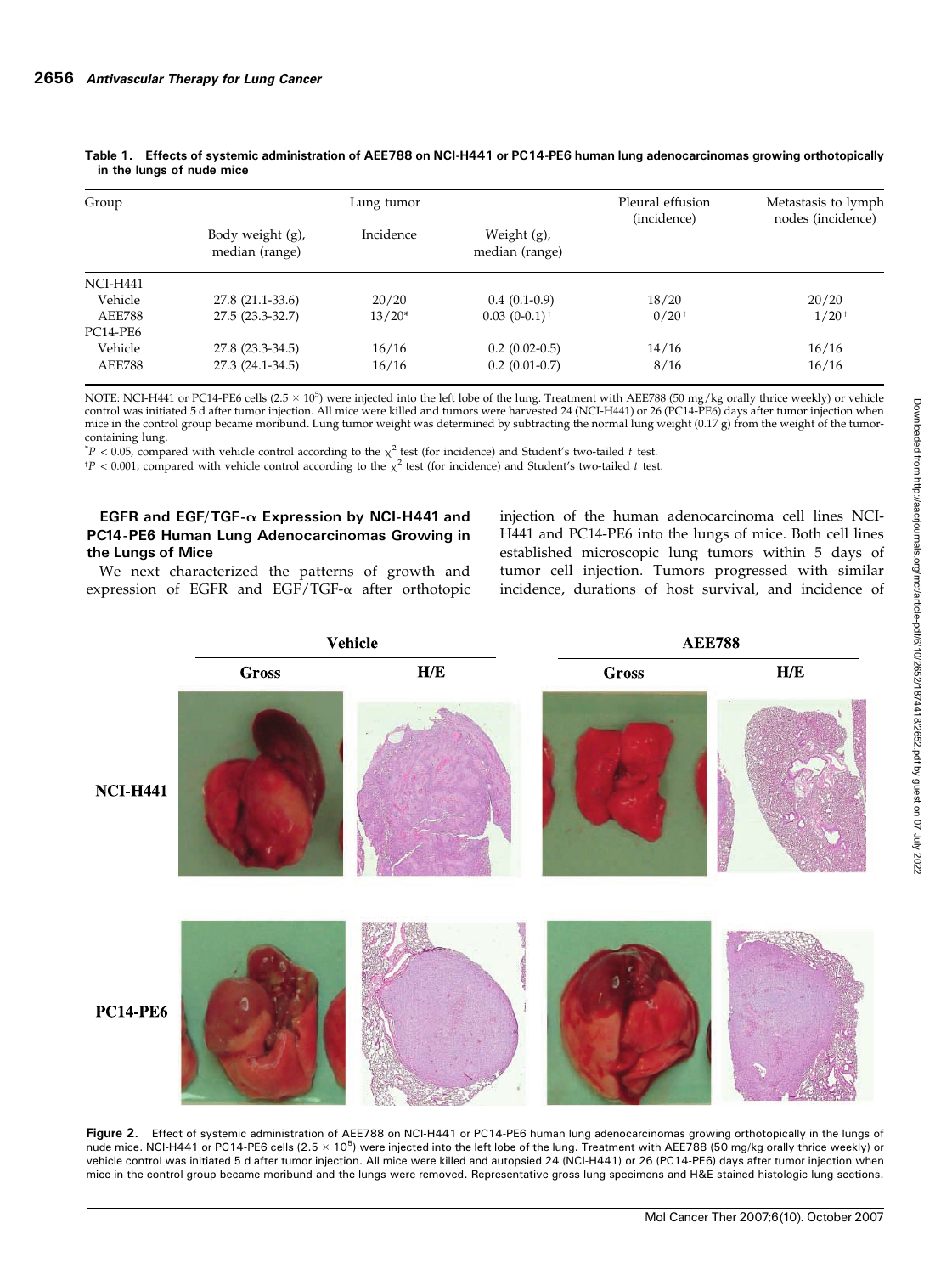

**NCI-H441** 

**PC14-PE6** 

metastasis to lymph nodes for both cell lines. Lung tumors derived from mice injected with PC14-PE6 or NCI-H441 lung tumors were subjected to immunohistochemical analyses for EGFR and its ligand EGF/TGF- $\alpha$  (Fig. 1C). EGFR was expressed by both NCI-H441 and PC14-PE6 lung tumors. EGF/TGF-a was markedly overexpressed in NCI-H441 lung tumors, whereas little or no expression of  $EGF/TGF-\alpha$  was observed for PC14-PE6 lung tumors. For the NCI-H441 tumors, EGFR was expressed and activated by tumor cells and tumor-associated endothelial cells. In contrast, EGFR was expressed but not activated by tumor cells in PC14-PE6 lung adenocarcinomas and EGFR expression was not observed for tumor-associated endothelial cells for the PC14-PE6 lung tumors (Fig. 1C). These findings show that EGFR expression by tumor-associated endothelial cells is dependent on the presence of its ligand EGF/TGF- $\alpha$  that is secreted by tumor cells in the local microenvironment and the ligand is necessary for receptor activation by tumor and tumor-associated endothelial cells.

Figure 3. Activation of EGFR and VEGFR in lung tumor cells and expression and activation of EGFR and VEGFR in lung tumor-associated endothelial cells for NCI-H441 or PC14-PE6 lung tumors after treatment with AEE788 or vehicle control. Representative immunohistochemical images for tumor tissue sections for NCI-H441 or PC14-PE6 lung tumors. For the dual immunofluorescence studies, red fluorescence was used to identify endothelial cells (CD31) and green fluorescence was used to identify EGFR or VEGFR or phosphorylated EGFR or VEGFR (pVEGFR). Yellow fluorescence indicates endothelial cell expression (EGFR/CD31 or VEGFR/CD31) or activation (pEGFR/ CD31 or pVEGFR/CD31) of EGFR or VEGFR, respectively.

#### Differential Response of Orthotopic NCI-H441 and PC14-PE6 Human Lung Cancers to Inhibition of EGFR Phosphorylation by AEE788

To study the effects of EGFR antagonism on EGFRpositive lung cancers with varying expression of the EGFR ligand, we treated mice with AEE788 5 days after orthotopic implantation of NCI-H441 (EGFR positive and EGF/TGF- $\alpha$ negative) or PC14-PE6 (EGFR positive and EGF/TGF- $\alpha$ negative) human lung adenocarcinomas. AEE788 is a small molecule that primarily targets EGFR phosphorylation but also has additional reported activity against VEGFR phosphorylation (37). However, when administered on a thrice-weekly schedule, the drug selectively targets EGFR phosphorylation. Orally administered AEE788 significantly decreased lung tumor burden, incidence of tumors, pleural effusion, and metastasis to lymph nodes of NCI-H441 tumors compared with treatment with the vehicle control (Table 1; Fig. 2). In contrast, administration of AEE788 did not significantly affect lung tumor growth and progression for PC14-PE6 lung tumors compared with the control group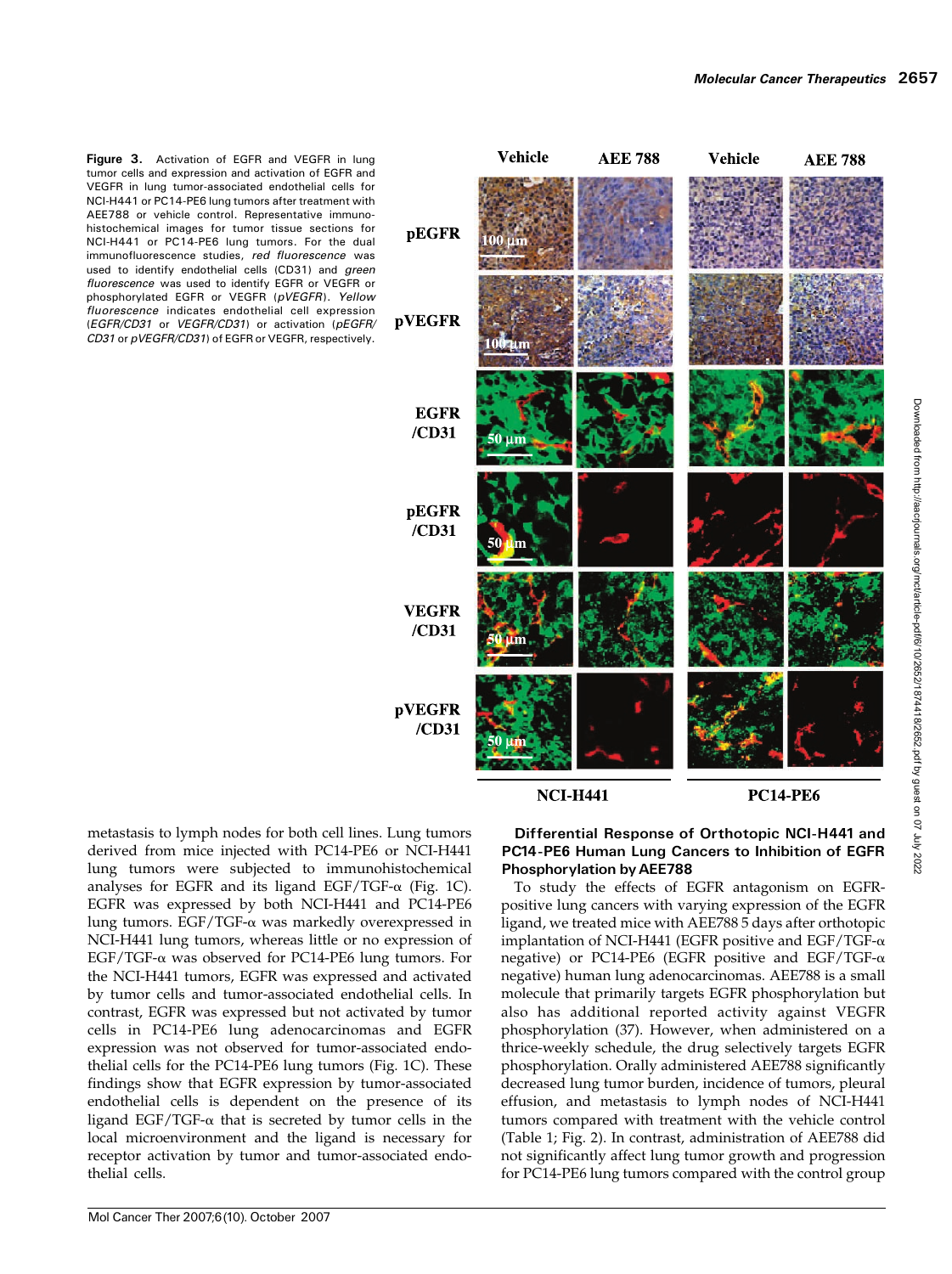| Group     |                                    | Lung tumor | Pleural effusion<br>(incidence)  | Metastasis to lymph<br>nodes (incidence) |       |
|-----------|------------------------------------|------------|----------------------------------|------------------------------------------|-------|
|           | Body weight (g),<br>median (range) | Incidence  | Weight $(g)$ ,<br>median (range) |                                          |       |
| NCI-H441  |                                    |            |                                  |                                          |       |
| Vehicle   | 28.1 (26.4-31.5)                   | 10/10      | $0.37(0.11-0.72)$                | 9/10                                     | 10/10 |
| Gefitinib | 29.7 (27.5-36.8)                   | 10/10      | $0.10(0.04-0.24)$ *              | $2/10^{+}$                               | 8/10  |
| PC14-PE6  |                                    |            |                                  |                                          |       |
| Vehicle   | 30.5 (25.9-31.9)                   | 8/8        | $0.22(0.15-0.52)$                | 5/8                                      | 7/8   |
| Gefitinib | 28.2 (27.0-31.3)                   | 8/8        | $0.27(0.16-0.71)$                | 7/8                                      | 7/8   |

Table 2. Effects of systemic administration of gefitinib on NCI-H441 or PC14-PE6 human lung adenocarcinomas growing orthotopically in the lungs of nude mice

NOTE: NCI-H441 or PC14-PE6 cells (2.5  $\times$  10<sup>5</sup>) were injected into the left lobe of the lung. Treatment with gefitinib (50 mg/kg orally once daily) or vehicle control was initiated 5 days after tumor injection. All mice were killed and tumors were harvested 24 (NCI-H441) or 30(PC14-PE6) days after tumor injection when mice in the control group became moribund. Lung tumor weight was determined by subtracting the normal lung weight (0.17 g) from the weight of the tumor-containing lung.

 $*P < 0.01$ , compared with vehicle control according to the  $\chi^2$  test (for incidence) and Student's two-tailed t test.

<sup>t</sup>P < 0.05, compared with vehicle control according to the  $\chi^2$  test (for incidence) and Student's two-tailed t test.

treated with vehicle alone (Table 1; Fig. 2). There was minimal toxicity and no difference in body weight between the control and treatment groups.

Lung tumor tissues from the mice bearing NCI-H441 or PC14-PE6 lung adenocarcinomas were obtained after treatment with AEE788 or vehicle control and subjected to immunohistochemical analyses for EGFR and VEGFR expression and activation (Fig. 3). EGFR was expressed in each of the tumor tissues studied but was only activated in the NCI-H441 tumor treated with vehicle control. The activation of EGFR in NCI-H441 lung tumors was blocked in mice treated with AEE788. Dual immunofluorescence studies for CD31 (endothelial cells) and total or phosphorylated EGFR and VEGFR were completed to characterize endothelial cell expression and activation of EGFR and VEGFR. EGFR was expressed by the tumor cells and tumor-associated endothelial cells for both NCI-H441 and PC14-PE6 tumors. Consequently, activation of EGFR in tumor-associated endothelial cells only occurred in the NCI-H441 tumors treated with vehicle control. The



Figure 4. Activation of MAPK [phosphorylated MAPK (pMAPK)] and Akt [phosphorylated Akt (pAkt)] and proliferation (Ki67) and apoptosis (TUNEL) in lung tumor cells and lung-tumor associated endothelial cells (CD31) for NCI-H441 or PC14-PE6 lung tumors after treatment with AEE788 or vehicle control. Representative dual immunofluorescence immunohistochemical images for tumor tissue sections for NCI-H441 or PC14-PE6 lung tumors. Red fluorescence was used to identify endothelial cells (CD31) and green fluorescence was used to identify phosphorylated MAPK (first row), phosphorylated Akt (second row), proliferating cells (third row), or apoptotic cells (last row). Yellow fluorescence indicates endothelial cell activation of MAPK (pMAPK/CD31) or Akt (pAkt/CD31) or endothelial cell proliferation (Ki67/CD31) or apoptosis (TUNEL/ CD31).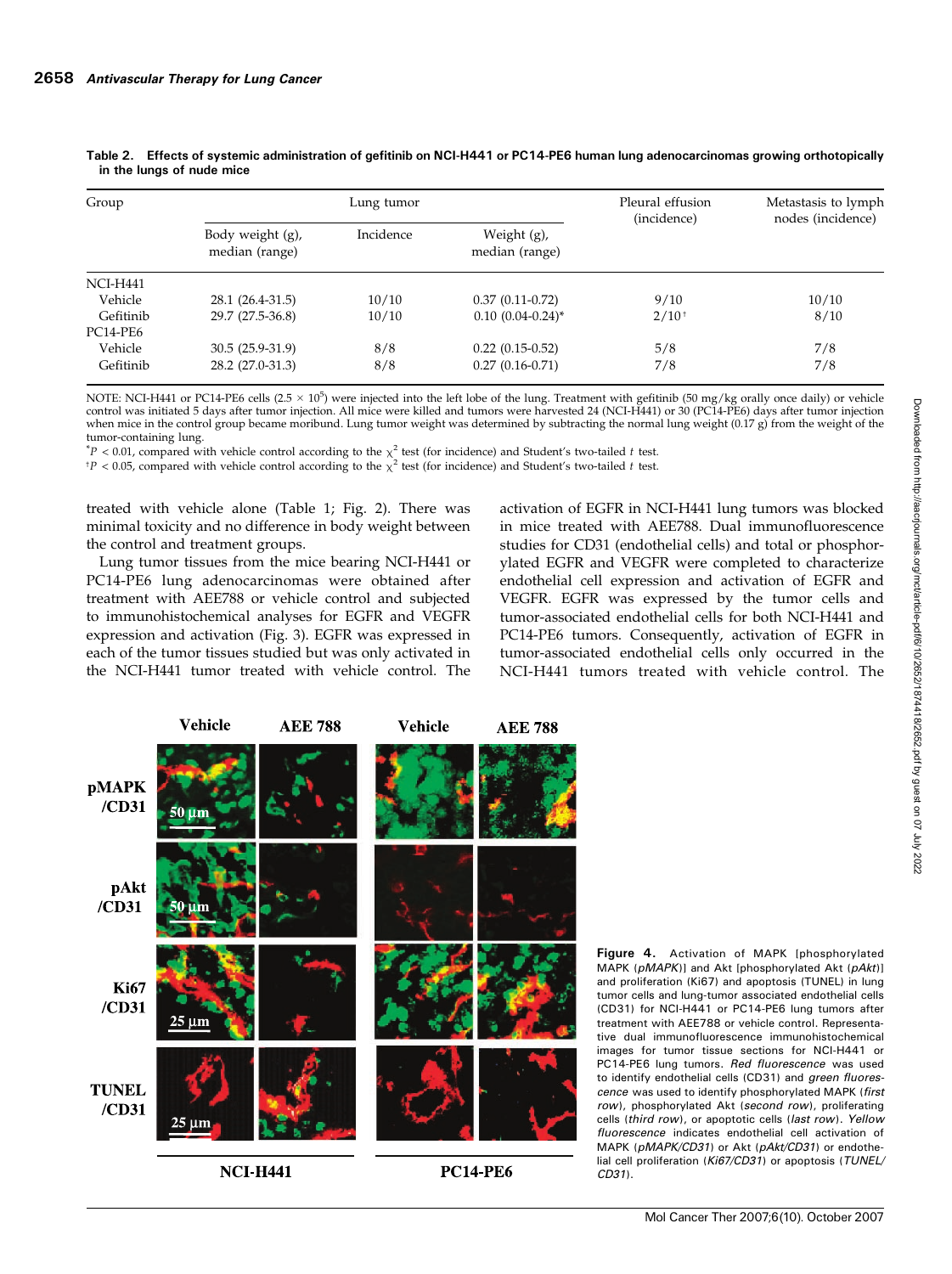activation of EGFR in the vasculature of NCI-H441 lung tumors was blocked in mice treated with AEE788. Collectively, these data show that NCI-H441 lung adenocarcinomas are sensitive to treatment with AEE788, whereas PC14-PE6 lung adenocarcinomas are not and that this sensitivity correlates with EGFR activation status and ligand expression.

#### Differential Response of Orthotopic NCI-H441 and PC14-PE6 Human Lung Cancers to Inhibition of EGFR Phosphorylation by Gefitinib

To further study the effects of EGFR antagonism on EGFR-positive lung cancers with varying expression of the EGFR ligand, we evaluated the therapeutic effects of gefitinib (13), a more highly selective EGFR tyrosine kinase inhibitor, on the growth and spread of NCI-H441 and PC14-PE6 human lung cancer cells within the lung and thorax of mice after orthotopic injection. Gefitinib therapy was highly effective against NCI-H441 (EGFR positive and  $EGF/TGF- $\alpha$  positive) lung adenocarcinomas but was$ ineffective against PC14-PE6 (EGFR positive and EGF/ TGF- $\alpha$  negative) lung adenocarcinomas (Table 2). Orally administered gefitinib significantly inhibited lung tumor growth and progression and prevented pleural effusion formation by NCI-H441 tumors when compared with treatment with vehicle but had no effect on the growth and progression of PC14-PE6 tumors. For the NCI-H441 tumors, gefitinib treatment was more effective in preventing lung tumor progression within the lung than on the progression of lymph node metastases within the mediastinum. When taken together with the findings for AEE788, these data further show that NCI-H441 lung adenocarcinomas are sensitive to EGFR antagonism, whereas PC14-PE6 lung adenocarcinomas are not and that this sensitivity correlates with EGFR activation status and ligand expression.

#### Analysis of EGFR Mutations in NCI-H441 and PC14- PE6 Cells and Orthotopic Lung Tumors

Specific mutations affecting the tyrosine kinase domains of EGFR are associated with sensitivity to small-molecule antagonists of EGFR (21, 22). To determine whether the differential response of NCI-H441 and PC14-PE6 cells to AEE788 is associated with EGFR mutations, we amplified and sequenced exons 18 to 22 of EGFR, which encode the tyrosine kinase domain, from NCI-H441 or PC14-PE6 genomic DNA. No EGFR mutations were found for either cell line (data not shown). These data indicate that the sensitivity of NCI-H441 lung tumors to the EGFR kinase inhibitors AEE788 and gefitinib is not associated with the previously identified EGFR mutations.

#### Analysis of EGFR Gene Copy Numbers in NCI-H441 and PC14-PE6 Cells and Orthotopic Lung Tumors

EGFR gene copy number can in some cases affect response to EGFR tyrosine kinase inhibition (23, 24). We performed fluorescence in situ hybridization analyses to determine the EGFR gene copy number in the NCI-H441, PC14-PE6, PC14-PE6/Neo, and PC14-PE6/TGF-α cell lines. All cell lines have trisomy (three copies in >10% of the cells, four or more copies in <10% of the cells) for chromosome 7. Based on EGFR gene copy number, the NCI-H441 cells, but not PC14-PE6 cells, have an amplification of the EGFR gene and exhibited innumerable tight clusters of signals in their nuclei (data not shown).

#### EGFR Blockade Impairs EGFR Signaling Pathways and Affects Proliferation and Apoptosis of Tumor and Tumor-Associated Endothelial Cells in NCI-H441 Lung Tumors but Not in PC14-PE6 Lung Tumors

To better assess the differential response of NCI-H441 and PC14-PE6 lung tumors to EGFR blockade, we used fluorescence double-labeling techniques to evaluate the effects of treatment with AEE788 on EGFR signaling pathways (Akt and MAPK phosphorylation) and on cell proliferation (Ki67) and apoptosis (TUNEL) for tumor and tumor-associated endothelial cells. MAPK and Akt activation were inhibited in both tumor and tumor-associated endothelial cells in the NCI-H441 tumors but not in the PC14-PE6 tumors (Fig. 4). Treatment with AEE788 suppressed the proliferation of tumor and tumor-associated endothelial cells for NCI-H441 tumors but not in PC14-PE6 tumors (Table 3; Fig. 4). The percentage of cell nuclei staining positively for Ki67, a marker for cell proliferation, in the NCI-H441 tumors was  $48.8\% \pm 4.5\%$  in the control group and only  $9.4\% \pm 4.4\%$  in the AEE788 treatment

Table 3. Effect of systemic administration of AEE788 on normal lung and on tumor and tumor-associated endothelial cell proliferation and apoptosis for NCI-H441 and PC14-PE6 tumors

| Group           | Adjacent normal lung |             | Tumor cells   |               | Tumor-associated endothelial cells |               |               |
|-----------------|----------------------|-------------|---------------|---------------|------------------------------------|---------------|---------------|
|                 | $%$ Ki67             | % TUNEL     | $%$ Ki67      | % TUNEL       | CD31                               | % Ki67        | % TUNEL       |
| <b>NCI-H441</b> |                      |             |               |               |                                    |               |               |
| Vehicle         | $0.1 + 0.3$          | $0.1 + 0.3$ | $48.8 + 4.5$  | $0.6 + 0.6$   | $45 + 4$                           | $8.2 + 2.3$   | $0.4 + 1.0$   |
| <b>AEE788</b>   | $0.1 + 0.2$          | $0.1 + 0.3$ | $9.4 + 4.4*$  | $17.7 + 2.0*$ | $9 + 2^*$                          | $1.8 + 2.7^*$ | $21.1 + 6.8*$ |
| PC14-PE6        |                      |             |               |               |                                    |               |               |
| Vehicle         | $0.3 + 0.4$          | $0.1 + 0.3$ | $50.0 + 12.2$ | $0.6 + 0.3$   | $36 + 6$                           | $6.5 + 1.9$   | $0.5 + 1.1$   |
| <b>AEE788</b>   | $0.1 \pm 0.3$        | $0.1 + 0.3$ | $46.4 + 5.5$  | $6.0 + 0.9$   | $34 + 6$                           | $5.8 + 1.3$   | $0.6 \pm 1.2$ |

NOTE: % Ki67 is the ratio of the number of proliferating cells to total number of cells in 10 random ×200 fields. % TUNEL is the ratio of the number of apoptotic cells to total number of cells in 10 random  $\times$ 200 fields. Data are presented as mean + SE.

 $*P$  < 0.01, compared with vehicle control according to Student's two-tailed t test.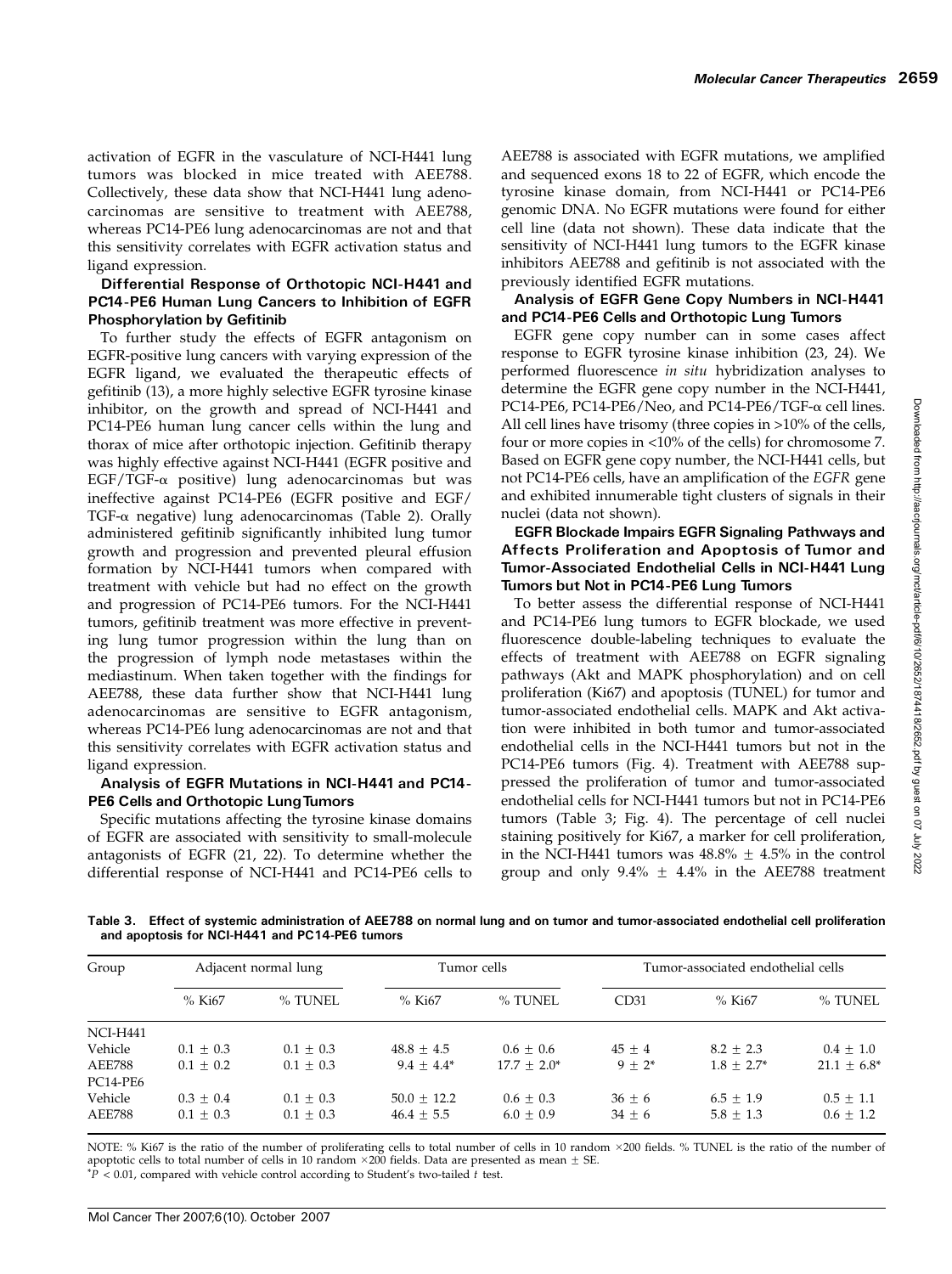groups. In contrast, there was no significant difference in the tumor cell proliferation rate in the PC14-PE6 tumors (50%  $\pm$  12.2% in the control group and 46.4%  $\pm$  5.5% in the AEE788 treatment groups).

Treatment with AEE788 significantly increased the rate of apoptosis in both tumor and tumor-associated endothelial cells in NCI-H441 tumors but not in PC14-PE6 tumors as shown by the TUNEL assay and CD31 staining (Table 3; Fig. 4). There was no evidence of cellular proliferation or apoptosis of the endothelial cells in the adjacent normal lung tissues in any of the groups (Table 3). Additionally, treatment with AEE788 markedly reduced tumor vascularization, as determined by microvessel density, in NCI-H441 tumors but not in PC14-PE6 tumors (Table 3). Taken together, these results provide additional support for our hypothesis that activated EGFR in lung tumor and tumorassociated endothelial cells is sensitive to treatment with an EGFR tyrosine kinase inhibitor only when the ligand is expressed.

#### Activation of EGFR in PC14-PE6 Tumor Cells Transfected with TGF- $\alpha$

To more precisely define the role of EGF/TGF- $\alpha$  in determining the response of lung tumors and the lung tumor vasculature to EGFR antagonism, we transfected the TGF-a gene into PC14-PE6 cells, which have low levels of  $TGF-\alpha$  expression. Cells transfected with the empty cDNA vector served as controls. As shown in Fig. 5, TGF- $\alpha$ transfected PC14-PE6 cells (PC14-PE6/TGF-a) secreted 350 pg of TGF- $\alpha$  per 10<sup>6</sup> cells every 48 h, whereas the control cells (PC14-PE6/Neo) secreted only 5 pg of TGF- $\alpha$  per 10<sup>6</sup> cells every 48 h (Fig. 5A). Analysis of activated EGFR protein levels by Western Blotting showed an increase in the PC14-PE16/TGF- $\alpha$  cells (data not shown).

We next injected the PC14-PE6/TGF- $\alpha$  or PC14-PE6/Neo cells into the lungs of nude mice. The resulting PC14-PE6/ TGF- $\alpha$  lung tumors expressed higher levels of TGF- $\alpha$  than did the PC14-PE6/Neo lung tumors (Fig. 5B). The TGF- $\alpha$ levels produced by PC14-PE6/TGF-a tumors were substantially similar to the TGF- $\alpha$  levels observed for NCI-H441 lung tumors. EGFR was expressed by both the PC14-PE6/TGF- $\alpha$  and the PC14-PE6/Neo tumor cells but was only activated in the PC14-PE6/TGF- $\alpha$  tumors. No endothelial activation of EGFR was observed for the PC14- PE6/Neo tumors, whereas EGFR was both expressed and activated in the tumor-associated endothelial cells of the PC14-PE6/TGF- $\alpha$  lung tumors (Fig. 5B). These data confirm that the expression of the ligand for EGFR results in expression and activation of the receptor for the tumor and vascular components of lung tumors.

#### TGF- $\alpha$  Transfection of PC14-PE6 Lung Cancer Cells Makes Them Susceptible to EGFR Antagonism in an Orthotopic Lung Tumor Model

We next assessed the effects of TGF- $\alpha$  transfection of PC14-PE6 lung adenocarcinoma cells on their response to inhibition of EGFR activation by treatment with AEE788 after implantation into the lungs on mice. The left lungs of mice were injected with PC14-PE6/TGF-a or PC14-PE6/ Neo lung cancer cells and, after 5 days of tumor growth,



Figure 5. Expression of TGF- $\alpha$  by PC14-PE6 lung cancer cells transfected with TGF-a (PC14-PE6/TGF-a) or an empty vector (PC14-PE6/Neo) and activation of EGFR in lung tumor and tumor-associated endothelial cells. A, ELISA of in vitro TGF- $\alpha$  secretion by PC14-PE6 lung cancer cells transfected with TGF- $\alpha$  (PC14-PE6/TGF $\alpha$ ) or an empty vector (PC14-PE6/ Neo). B, representative immunohistochemical sections of primary lung tumors from PC14-PE6 lung cancer cells transfected with TGF- $\alpha$  (PC14- $PE6/TGF<sub>\alpha</sub>$ ) or an empty vector (PC14-PE6/Neo). The sections were stained to detect TGF- $\alpha$  (first row; brown staining) expression or to detect endothelial cells (CD31) and/or activation of EGFR (phosphorylated EGFR). For the dual immunofluorescence studies (second and last rows), red fluorescence was used to identify endothelial cells (CD31) and green fluorescence was used to identify phosphorylated EGFR. Yellow fluorescence (arrows) indicates endothelial cell activation (pEGFR/CD31) of EGFR.

mice from each group were randomized to treatment with AEE788 or vehicle control. As for the wild-type cells, there was no effect of AE788 treatment on tumor growth, pleural effusion formation, or lymphatic metastasis for the PC14-PE6/Neo group (Table 4). In contrast, antagonism of EGFR signaling by AEE788 treatment blocked tumor growth, pleural effusion, and metastasis for the PC14-  $PE6/TGF-<sub>α</sub>$  tumors. These data show that the expression of the EGFR ligand TGF- $\alpha$  causes lung cancer cells to become susceptible to EGFR antagonism in the lung microenvironment.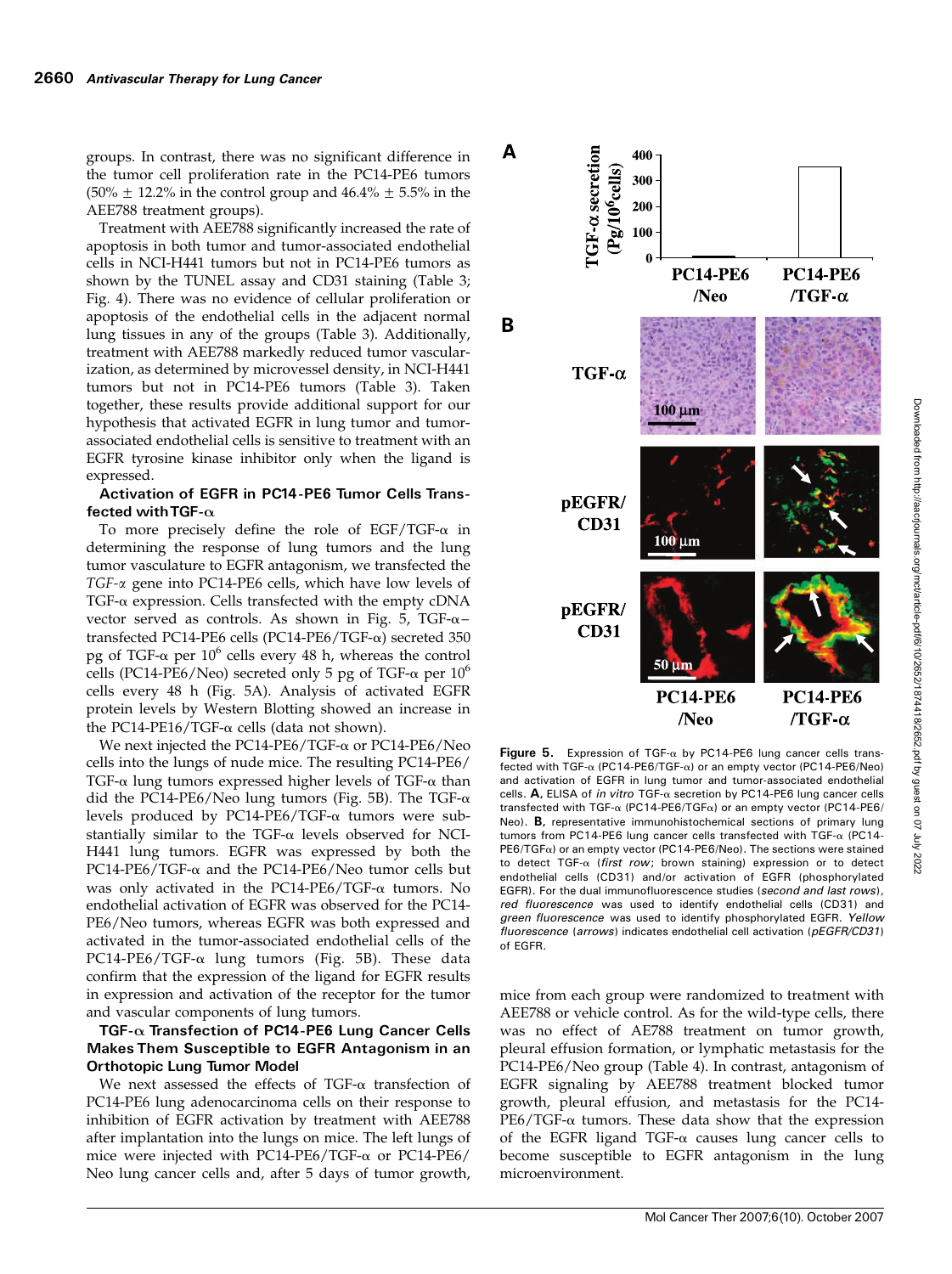| Group                 |                                    | Lung tumor | Pleural effusion<br>(incidence)  | Metastasis to lymph<br>node (incidence) |     |
|-----------------------|------------------------------------|------------|----------------------------------|-----------------------------------------|-----|
|                       | Body weight (g),<br>median (range) | Incidence  | Weight $(g)$ ,<br>median (range) |                                         |     |
| PC14-PE6/Neo          |                                    |            |                                  |                                         |     |
| Vehicle               | 28.5 (22.6-33.2)                   | 9/9        | $0.11(0.01-0.43)$                | 5/9                                     | 2/9 |
| <b>AEE788</b>         | 28.3 (19.9-32.3)                   | 9/9        | $0.11(0.01-0.51)$                | 3/9                                     | 1/9 |
| $PC14-PE6/TGF-\alpha$ |                                    |            |                                  |                                         |     |
| Vehicle               | 28.3 (24.0-31.5)                   | 9/9        | $0.31(0.06-0.85)$                | 6/9                                     | 2/9 |
| <b>AEE788</b>         | 27.8 (24.1-31.1)                   | 9/9        | $0.16$ $(0.01 - 0.25)^*$         | $1/9*$                                  | 1/9 |

Table 4. Effect of systemic administration of AEE788 on lung tumors derived from TGF- $\alpha$  – transfected or vector-transfected PC14-PE6 cells growing orthotopically in the lungs of nude mice

NOTE: PC14-PE6/Neo or PC14-PE6/TGF-a cells (2.5  $\times$  10<sup>5</sup>) were injected into the left lobe of the lung. Treatment with AEE788 (50 mg/kg orally thrice weekly) or vehicle control was initiated 5 d after tumor injection. All mice were killed and tumors were harvested 30days after tumor injection when mice in the control group became moribund. Lung tumor weight was determined by subtracting the normal lung weight (0.17 g) from the weight of the tumor-containing lung.  $*P < 0.05$ , compared with vehicle control tumors according to the  $\chi^2$  test (for incidence) and Student's two-tailed t test.

# **Discussion**

The effect of autocrine growth mechanisms of EGFR in driving malignant progression has been extensively studied (5). Activation of EGFR depends on the binding of its ligands (EGF and TGF- $\alpha$ ) and subsequent dimerization with itself or with other Erb family members (including HER2, HER3, and HER4; ref. 40). Expression of EGF/ TGF- $\alpha$  by tumor cells is associated with a more aggressive phenotype  $(41-43)$  and the treatment of tumors with antisense TGF- $\alpha$  or anti-TGF- $\alpha$  monoclonal antibodies can inhibit tumor growth in vitro and in vivo  $(44-46)$ . A growing number of reports show that inhibition of EGFR signaling in tumor-associated endothelial cells significantly blocks tumor growth and metastasis, showing the importance of EGFR signaling to tumor vascularization and progression (30, 47).

In the current study, we found that the response of orthotopically growing human lung adenocarcinomas that express wild-type EGFR to treatment with EGFR tyrosine kinase inhibitors is determined by ligand (EGF/TGF- $\alpha$ ) expression by tumor cells and the resultant activation of EGFR in both tumor and tumor-associated endothelial cells. EGFR in tumor-associated endothelial cells was only activated in tumors secreting EGF or TGF- $\alpha$ , such as those formed by NCI-H441 cells or TGF- $\alpha$ –transfected PC14-PE6 cells. Consequently, only these tumors responded to treatment with AEE788 or gefitinib. In vitro, EGFR in lung endothelial cells (MLECs) was activated by coculture with NCI-H441 tumor cells, which have high levels of EGF/ TGF- $\alpha$  expression, but not by coculture with PC14-PE6 cells, which have low levels of EGF/TGF- $\alpha$  expression. These findings suggest that secretion of EGF or TGF- $\alpha$  by tumor cells in the lung microenvironment activates EGFR in tumor cells in an autocrine manner and in tumorassociated endothelial cells in a paracrine manner and thereby plays a crucial role in the response of tumors to EGFR antagonism. Our studies further reveal that antagonism of EGFR in vitro and in vivo significantly suppresses the activation of Akt and MAPK and that this suppression is associated with the inhibition of proliferation, invasion, and metastasis and the induction of apoptosis for tumor and tumor-associated endothelial cells in lung tumors that express EGF/TGF-a. Taken together, our studies provide compelling evidence to support the important role of paracrine activation of EGFR in tumor-associated endothelial cells in lung which then other tumors in mediating response to EGFR kinase inhibitors.

Recent studies suggest that EGFR gene copy number can be associated with response to EGFR agents in a subset of cases (23, 24). In our studies, NCI-H441 cells were EGFR gene amplified, whereas PC14-PE6 cells were not. Gene amplification did not correlate with enhanced sensitivity to EGFR inhibition in vitro (data not shown). Furthermore, transfection of the gene for TGF-a into PC14-PE6 lung cancer cells did not result in EGFR gene amplification but did make the cells susceptible to EGFR antagonism, showing that EGFR amplification was not necessary for the enhanced sensitivity. Thus, our results suggest that the activation of EGFR in the orthotopic lung tumors and tumor-associated endothelial cells is dependent on expression of  $EGF/TGF-\alpha$  which then provided a sensitive target for EGFR kinase inhibition.

Previous investigations identified EGFR mutations, HER2 expression, and Akt activation as predictive markers for response to treatment with EGFR antagonists (20, 22, 48). Our data suggest that EGFR ligand expression (EGF or TGF- $\alpha$ ) by tumor cells is also an important predictor of response to treatment with EGFR antagonists. Recent studies show that head and neck (49), colon (32), pancreatic (50), brain (51), prostate (52), and ovarian (53) tumors that express wild-type EGFR and  $EGF/TGF-\alpha$  with activated EGFR in tumor-associated endothelial cells respond to treatment with AEE788 and that expression of TGF- $\alpha$ constitutively drives activation of EGFR in human pancreatic cancer cells and regulates their sensitivity to gefitinib (54). Thus, screening for both the expression of EGFR and its ligands in tumor cells and tumor-associated endothelial cells could become crucial when designing therapeutic strategies for lung cancers.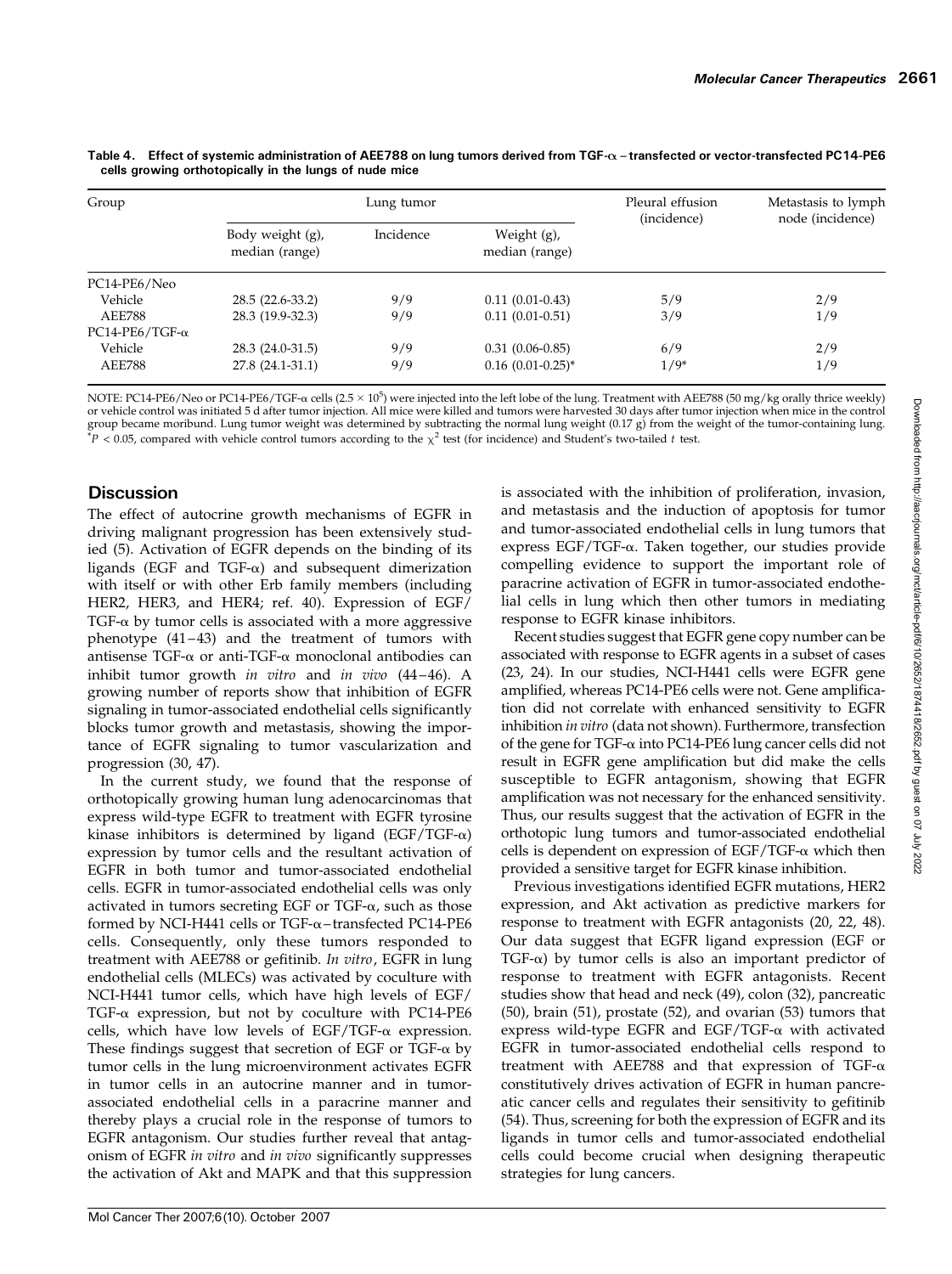Endothelial cells are usually quiescent in normal tissues but undergo accelerated growth in clinical human lung cancer tumor specimens (55). This finding was supported and extended by our observation that the actively dividing tumor-associated endothelial cells of lung tumors expressed and activated EGFR and underwent apoptosis in response to treatment with AEE788, whereas the nondividing endothelial cells in tumor-adjacent lung tissues were not affected by AEE788 treatment. These differences between dividing tumor-associated endothelial cells and quiescent endothelial cells in adjacent normal tissue provide an opportunity for selective therapeutic intervention with EGFR inhibitors.

In summary, the secretion of EGF and TGF- $\alpha$  by NSCLC cells is necessary to activate EGFR in tumor and tumorassociated endothelial cells and EGFR signaling in tumorassociated endothelial cells and may well predict the response of human lung cancers to treatment with AEE788, gefitinib, and other EGFR kinase inhibitors. Our data confirm the importance of EGFR signaling for growth, vascularization, and metastasis of human lung cancer and suggest that the inhibition of EGFR signaling pathways in both tumor cells and tumor-associated endothelial cells can have therapeutic benefits. Future studies will seek to expand these findings to additional models of primary and metastatic lung cancer and will provide the basis for clinical studies in lung cancer patients.

#### Acknowledgments

We thank Donald R. Norwood for critical editorial review, Corazon Bucana for critical support, and Lola Lopez and Bich Tran for expert assistance with the preparation of this manuscript.

#### References

1. Jemal A, Siegel R, Ward E, Murray T, Xu J, Thun MJ. Cancer statistics, 2007. CA Cancer J Clin 2007;57:43 – 66.

2. Weir HK, Thun MJ, Hankey BF, et al. Annual report to the nation on the status of cancer, 1975-2000, featuring the uses of surveillance data for cancer prevention and control. J Natl Cancer Inst 2003;95:1276 – 99.

3. Mountain CF, Lukeman JM, Hammar SP, et al. Lung cancer classification: the relationship of disease extent and cell type to survival in a clinical trials population. J Surg Oncol 1987;35:147 – 56.

4. Schiller JH, Harrington D, Belani CP, et al. Comparison of four chemotherapy regimens for advanced non-small-cell lung cancer. N Engl J Med 2002;346:92 – 8.

5. Mendelsohn J, Baselga J. The EGF receptor family as targets for cancer therapy. Oncogene 2000;19:6550 – 65.

6. Ciardiello F, Bianco R, Damiano V, et al. Antiangiogenic and antitumor activity of anti-epidermal growth factor receptor C225 monoclonal antibody in combination with vascular endothelial growth factor antisense oligonucleotide in human GEO colon cancer cells. Clin Cancer Res 2000;6: 3739 – 47.

7. Marmor MD, Skaria KB, Yarden Y. Signal transduction and oncogenesis by ErbB/HER receptors. Int J Radiat Oncol Biol Phys 2004;58:903 – 13.

8. Ravindranath N, Wion D, Brachet P, Djakiew D. Epidermal growth factor modulates the expression of vascular endothelial growth factor in the human prostate. J Androl 2001;22:432 – 43.

9. Veale D, Kerr N, Gibson GJ, Harris AL. Characterization of epidermal growth factor receptor in primary human non-small cell lung cancer. Cancer Res 1989;49:1313 – 7.

10. Liu C, Tsao MS. In vitro and in vivo expressions of transforming growth factor-a and tyrosine kinase receptors in human non-small-cell lung carcinomas. Am J Pathol 1993;142:1155 – 62.

11. Rusch V, Klimstra D, Venkatraman E, Pisters PW, Langenfeld J, Dmitrovsky E. Overexpression of the epidermal growth factor receptor and its ligand transforming growth factor  $\alpha$  is frequent in resectable non-small cell lung cancer but does not predict tumor progression. Clin Cancer Res 1997;3:515 – 22.

12. Onn A, Correa AM, Gilcrease M, et al. Synchronous overexpression of epidermal growth factor receptor and HER2-neu protein is a predictor of poor outcome in patients with stage I non-small cell lung cancer. Clin Cancer Res 2004;10:136 – 43.

13. Herbst RS, Fukuoka M, Baselga J. Gefitinib—a novel targeted approach to treating cancer. Nat Rev Cancer 2004;4:956 – 65.

14. Baselga J, Arteaga CL. Critical update and emerging trends in epidermal growth factor receptor targeting in cancer. J Clin Oncol 2005; 23:2445 – 59.

15. Kris MG, Natale RB, Herbst RS, et al. Efficacy of gefitinib, an inhibitor of the epidermal growth factor receptor tyrosine kinase, in symptomatic patients with non-small cell lung cancer: a randomized trial. JAMA 2003; 290:2149 – 58.

16. Shepherd FA, Rodrigues Pereira J, Ciuleanu T, et al. Erlotinib in previously treated non-small-cell lung cancer. N Engl J Med 2005;353: 123 – 32.

17. Cappuzzo F, Gregorc V, Rossi E, et al. Gefitinib in pretreated nonsmall-cell lung cancer (NSCLC): analysis of efficacy and correlation with HER2 and epidermal growth factor receptor expression in locally advanced or metastatic NSCLC. J Clin Oncol 2003;21:2658 – 63.

18. Perez-Soler R, Chachoua A, Hammond LA, et al. Determinants of tumor response and survival with erlotinib in patients with non-small-cell lung cancer. J Clin Oncol 2004;22:3238 – 47.

19. Han SW, KimTY, Hwang PG, et al. Predictive and prognostic impact of epidermal growth factor receptor mutation in non-small-cell lung cancer patients treated with gefitinib. J Clin Oncol 2005;23: 2493 – 501.

20. Lynch TJ, Bell DW, Sordella R, et al. Activating mutations in the epidermal growth factor receptor underlying responsiveness of non-smallcell lung cancer to gefitinib. N Engl J Med 2004;350:2129 – 39.

21. Paez JG, Janne PA, Lee JC, et al. EGFR mutations in lung cancer: correlation with clinical response to gefitinib therapy. Science 2004;304: 1497 – 500.

22. Tsao MS, Sakurada A, Cutz JC, et al. Erlotinib in lung cancer molecular and clinical predictors of outcome. N Engl J Med 2005;353:  $133 - 44.$ 

23. Cappuzzo F, Varella-Garcia M, Shigematsu H, et al. Increased HER2 gene copy number is associated with response to gefitinib therapy in epidermal growth factor receptor-positive non-small-cell lung cancer patients. J Clin Oncol 2005;23:5007 – 18.

24. Daniele L, Macri L, Schena M, et al. Predicting gefitinib responsiveness in lung cancer by fluorescence in situ hybridization/chromogenic in situ hybridization analysis of EGFR and HER2 in biopsy and cytology specimens. Mol Cancer Ther 2007;6:1223 – 9.

25. Pao W, Miller V, Zakowski M, et al. EGF receptor gene mutations are common in lung cancers from ''never smokers'' and are associated with sensitivity of tumors to gefitinib and erlotinib. Proc Natl Acad Sci U S A 2004;101:13306 – 11.

26. Marchetti A, Martella C, Felicioni L, et al. EGFR mutations in nonsmall-cell lung cancer: analysis of a large series of cases and development of a rapid and sensitive method for diagnostic screening with potential implications on pharmacologic treatment. J Clin Oncol 2005;23:857 – 65.

27. Folkman J. What is the evidence that tumors are angiogenesis dependent? J Natl Cancer Inst 1990;82:4 – 6.

28. Ushijima C, Tsukamoto S, Yamazaki K, Yoshino I, Sugio K, Sugimachi K. High vascularity in the peripheral region of non-small cell lung cancer tissue is associated with tumor progression. Lung Cancer 2001;34:233 – 41.

29. Goldman CK, Kim J, Wong WL, King V, Brock T, Gillespie GY. Epidermal growth factor stimulates vascular endothelial growth factor production by human malignant glioma cells: a model of glioblastoma multiforme pathophysiology. Mol Biol Cell 1993;4:121 – 33.

30. Baker CH, Kedar D, McCarty MF, et al. Blockade of epidermal growth factor receptor signaling on tumor cells and tumor-associated endothelial cells for therapy of human carcinomas. Am J Pathol 2002; 161:929 – 38.

31. Bruns CJ, Harbison MT, Davis DW, et al. Epidermal growth factor